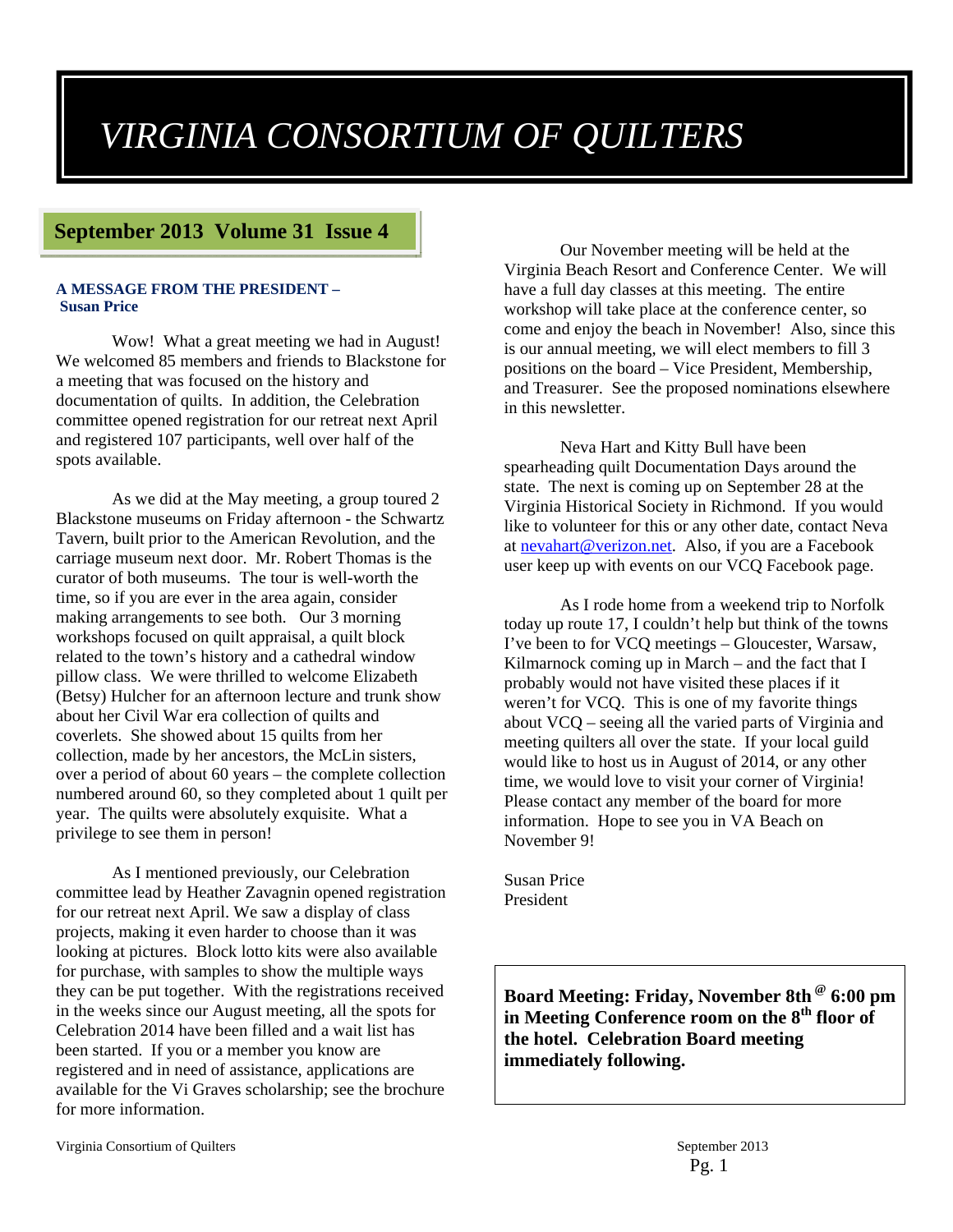#### *MEET YOUR BOARD OF DIRECTORS*

#### VCQ Board & Area Reps 2013

|                | <b>Position</b>           | <b>Name</b>               | <b>Phone</b> | E-mail                      |
|----------------|---------------------------|---------------------------|--------------|-----------------------------|
| $\mathbf{1}$   | President                 | <b>Susan Price</b>        | 703-569-7421 | sueprice@cox.net            |
| 2              | <b>VP</b>                 | Kathy McCrea              | 703-425-1829 | kathy.mccrea@cox.net        |
| 3              | Secretary                 | Grey Castro               | 757-748-2530 | greycastro@cox.net          |
| $\overline{4}$ | Treasurer                 | Faye Hannah               | 757-410-0846 | quilterfayeh@gmail.com      |
| 5              | Membership                | <b>Betty Blessin</b>      | 336-520-4255 | bblessin@triad.rr.com       |
| 6              | Historian                 | Joan McGowan              | 703-323-6048 | joquilter@aol.com           |
| 7              | Programs                  | Karan Fisher              | 757-761-1173 | karanfisher@cox.net         |
| $8\phantom{1}$ | <b>Facilities</b>         | Debi Harding              | 757-615-7758 | debi.harding@wellsfargo.com |
| 9              | Newsletter                | Heather Zavagnin          | 770-845-5190 | queennefri@aol.com          |
| 10             | <b>Web Mistress</b>       | Mary Grogan               | 202-262-0142 | maryg@infovisions.org       |
| 11             | Publicity                 | Heather Zavagnin          | 770-845-5190 | queennefri@aol.com          |
| 12             | Celebration Chair         | Heather Zavagnin          | 770-845-5190 | queennefri@aol.com          |
| 13             | <b>Community Service</b>  | Paula Harr                | 757-572-1919 |                             |
|                |                           |                           |              |                             |
|                | <b>Area Reps</b>          |                           |              |                             |
| 1              | Northern VA               | Joan McGowan              | 703-323-6048 | joquilter@aol.com           |
| 2              | Shenandoah Valley         | Dianne Reasons            | 540-942-5948 | dreasons@ntelos.net         |
| 3              | Roanoke                   | Vacant                    |              |                             |
| $\overline{4}$ | Charlottesville-Lynchburg | Deb Schupp                | 540-604-0988 | debschupp@mindspring.com    |
| 5              | Richmond                  | <b>Karen DuMont</b>       | 804-233-7750 | kmdumont@comcast.net        |
| 6              | Fredericksburg            | <b>Betty Lee Stickler</b> | 804-435-2574 | bpsmimi@sticklers.net       |
| 7              | Southwest                 | <b>Betty Blessin</b>      | 336-520-4255 | bblessin@triad.rr.com       |
| 8              | Tidewater-Peninsula       | <b>Bonnie Timm</b>        | 757-483-4909 | botqg@verizon.net           |
| 9              | Tidewater-Southside       | Debi Harding              | 757-615-7758 | dharding13@cox.net          |

| <b>Advertising</b><br>for Newsletter & Roster |            |         |  |
|-----------------------------------------------|------------|---------|--|
|                                               | Newsletter | Roster  |  |
| <b>Business Card</b>                          | \$10.00    | \$20.00 |  |
| $\frac{1}{4}$ Page                            | 15.00      | 30.00   |  |
| $\frac{1}{2}$ Page                            | 30.00      | 60.00   |  |
| <b>Full Page</b>                              | 50.00      | 100.00  |  |
| <b>Inside Back Page</b>                       |            | 125.00  |  |
| Classified Ad (50 word max – Newsletter only) |            |         |  |
| \$5.00 - available ONLY to VCQ Members        |            |         |  |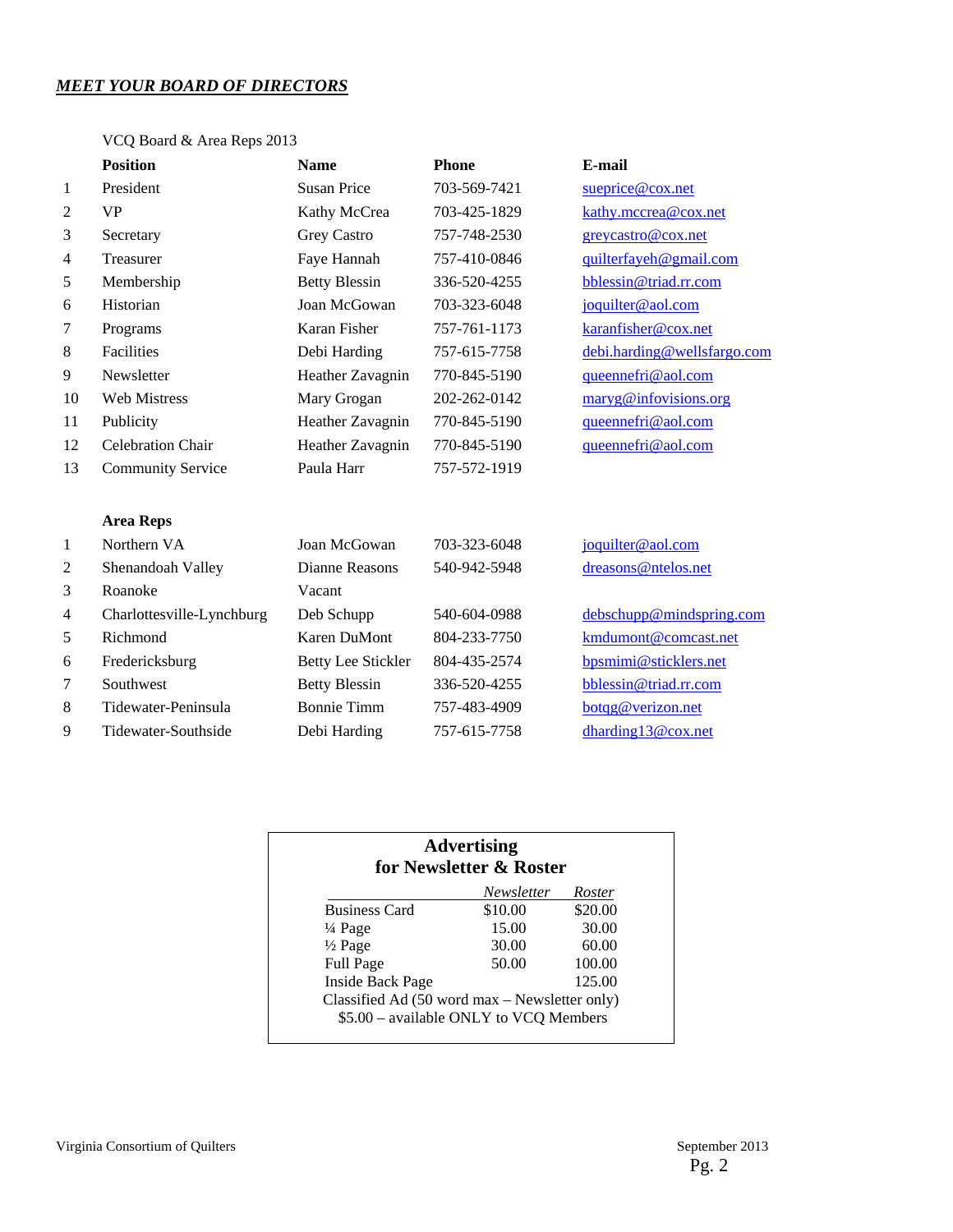#### **VCQ General Meeting Blackstone, VA August 10, 2013**

The meeting was called to order at 1:40 p.m. by Susan Price, President. Susan welcomed everyone and 3 new members. Five thinking-of-you cards were passed around for members Lucy Ricardo, Virginia Ruffner, Pat Turley, Carol Shaner, and Charlotte Veregee (no longer using e-mail). A special thank-you to Cheryl Gamble for arranging Schwartz Tavern tour. The American Quilt Study Group's (ASQSG) Summer Blanket Statements are available at

www.americanquiltstudygroup.org/benefit.asp. Bookmarks with information were made available to access their website. VCQ brochures were available at meeting as well.

**The slate of officers will be published in the September newsletter for a vote at the General Meeting in November. We are still seeking nominations for a treasurer. The Roanoke Area Representative is still vacant.** 

A motion was made and accepted to approve the minutes of the May 9, 2013 meeting which were posted in the July newsletter. Lois Bates made the motion to accept the minutes, Nancy Shrout seconded.

Faye Hannah presented the 2013 treasurers report. The checking account balance as of July 19 was \$21,369.38. The money market account's balance was \$10,369.93. Kathy McCrea made the motion to approve, Nan Lossee seconded.

Betty Blessin, Membership, reported 255 members, 49 of which were new. Three new members were welcomed at the meeting and received a gift. Betty-Lee Stickler won the "Referral" drawing.

The next newsletter deadline is September 16. Information can be sent to Heather Zavagnin.

Joan McGowan, Historian, reported on VCQ's 30<sup>th</sup> anniversary president's quilt display in 2014. The VA Quilt Museum is currently displaying Hexed & Vintage Revisited thru August 24. Check their website for upcoming events.

Karan Fisher, Programs, thanked the teachers and reported 84 registrants at the meeting. Karan gave a preview of November's program; 5 classes and CQWM; Paintsticks, Wool Handwork, 10-Minute Block, AnglePlay and possibly Miniatures.

Suggestions/corrections or to report problems with the website can be sent to webmistress@vcq.org. Reminder: VCQ has a Facebook page!

Any additional pillowcases made will be given to Norfolk Community Mental Health. Reminder: suggestions for a new community project can be given to any board member. Kitty Bull reminded members that documentation days are scheduled around the state. A preview and registration for Celebration was held just prior to the General Meeting.

The meeting was adjourned at 1:57 p.m.

Respectfully submitted, Grey Castro, Secretary

**The current newsletter and past newsletters can be viewed and downloaded from the VCQ website at www.vcq.org**

 **Please contact Heather Zavagnin, queennefri@AOL.com or (770)845-5190, or Mary Grogan at webmistress@vcq.org if you are having trouble downloading a copy from the website or if you wish to receive a paper copy of the newsletter thru the US Postal Service.** 

 **If your current physical and/or email address needs to be updated, please fill out the application for membership form at the back of the newsletter or download from the website and send to Betty Blessin, the Membership Coordinator.**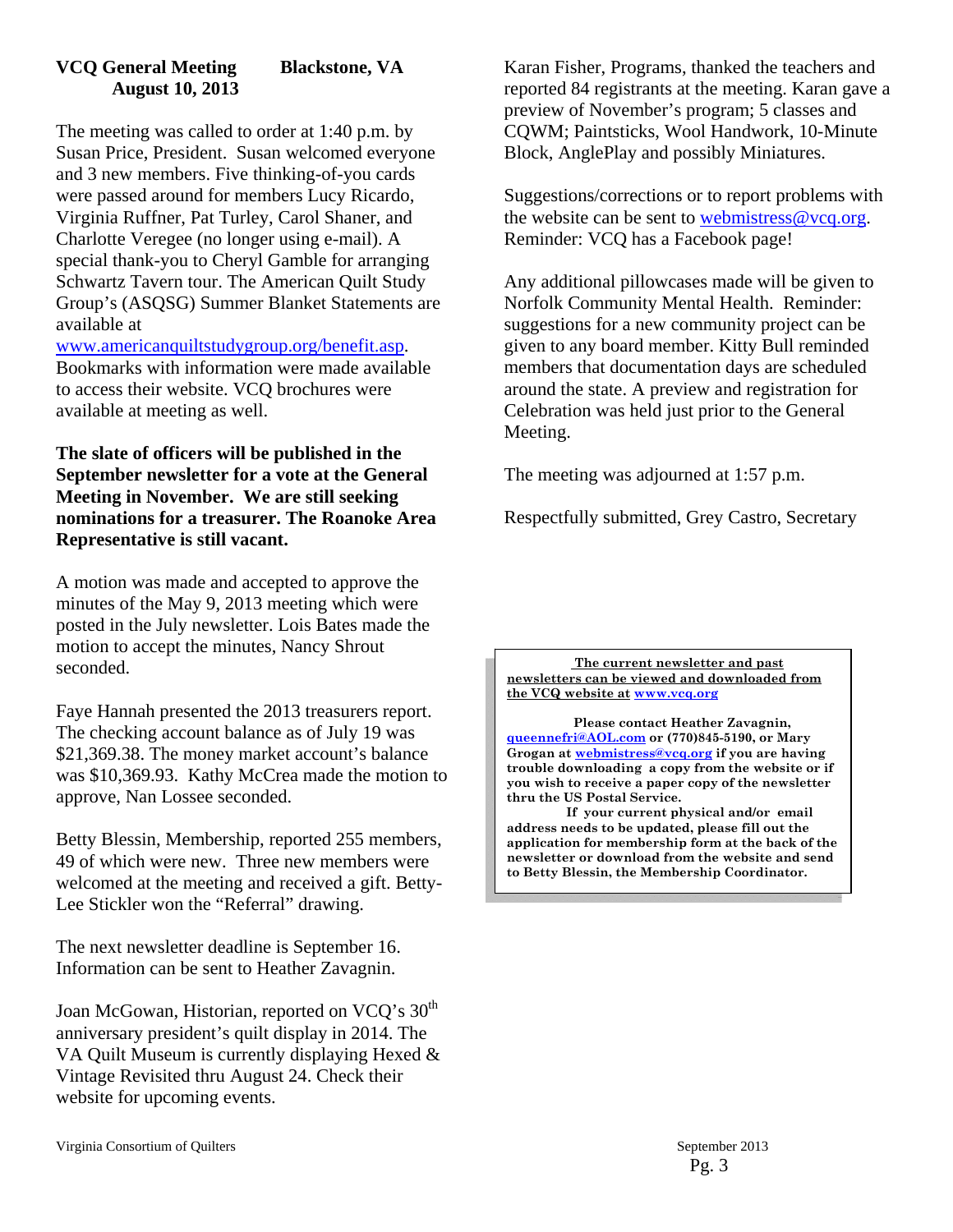#### **Calendar of Events**

#### **Now thru October 2013 The Morattico Waterfront Museum is proud to announce a**

**MUSEUM QUILT RAFFLE.** We are pleased to receive an exclusively designed Quilt by one of our Museum Members, Gary Wayne Bradley, who is one of our long-time quilt crafters and a resident in our community.

**TICKETS \$5 each / 5 for \$20 Contact Mary Davis at 757.635.8758** 

#### **October 5 & 6, 2013 Old Church Gallery Quilters Guild: Quilt Show 2013**

Saturday 9 - 5 & Sunday noon - 5 Floyd Elementary School, Floyd, VA Admission \$ 3

Young Quilters Category: do you have a young quilter in your family or among your friends? Encourage them to enter their work in the show. Hand crafted ribbons and cash prizes are awarded to winning quilts. Registration for quilts is now open.

#### **October 18-19, 2013 The Hearts and Hands ECA Quilters' Guild: "Harvest of Quilts" Quilt Show**

Dennis A Wicker Civic Center, 1801 Nash Street, Sanford, NC www.heartsandhandsnc.org

#### **November 8-9th Randolph Quilters Guild Quilt Show XIV 2013**

Asheboro, N.C.

Randolph Quilters Guild presents our 19th quilt show featuring over 200 quilts, many vendors, daily demos, bed turning, and raffle quilt.

#### November 8 – November 17<sup>th</sup> 2013 Quilters' **Quest!**  www.quiltersquest.org/

#### **Calendar of Events Cont'd**

**VCQ Events: March 8, 2014 Kilmarnock April 24-27, 2014 Celebration Smith Mountain Lake August 9, 2014 TBD November 8, 2014 Harrisonburg** 

The following are the **Deadline Dates** for item submissions to the newsletter staff: January 24<sup>th</sup> 2014 for March 8<sup>th</sup> meeting June 23<sup>rd</sup> 2014 for August 9<sup>th</sup> meeting **September**  $22<sup>nd</sup>$  **2014** for November  $8<sup>th</sup>$  meeting Material can be sent electronically (preferred) to queennefri@aol.com OR mailed to: Heather Zavagnin, 87 White Oak Landing Rd, King William, VA 23086:

We send all VCQ emails from  $\frac{info@vcq.org}{}$ . Please check your spam settings to always allow email from info@vcq.org.

Thank you to everyone who is now receiving newsletters and announcements from VCQ by email. You are saving our organization significant money, and making your Newsletter Editor's job go much faster!

> **2013 Board Nominations Vice President** - Faye Hannah **Membership** -Betty Blessin **Treasurer** - Marty Green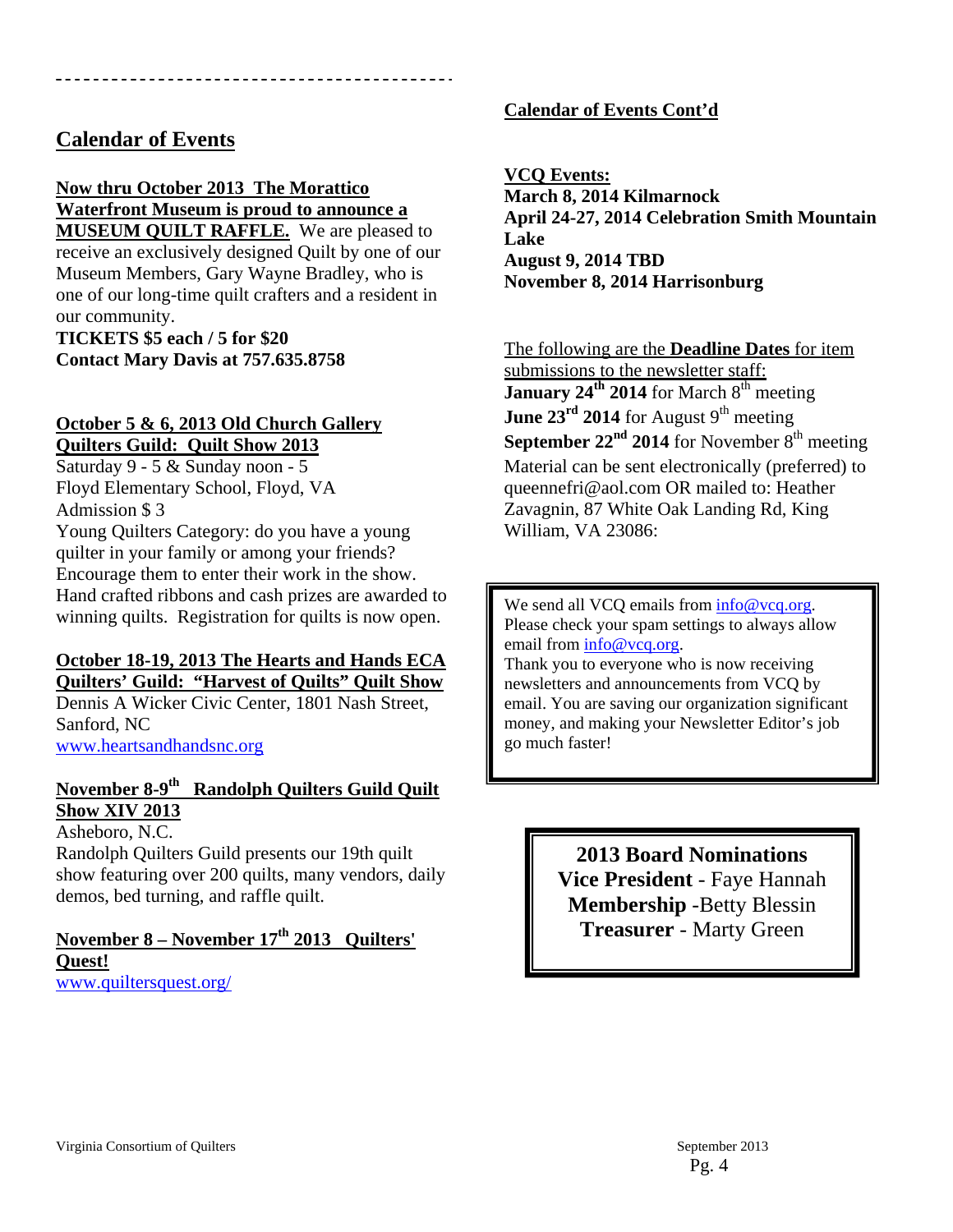

**VIRGINIA QUILT MUSEUM** 301 S. Main Street Harrisonburg, VA 22801 Phone 540-433-3818 Preserving, celebrating, and nurturing Virginia's quilting heritage

### **www.vaquiltmuseum.org**

#### Designated the "**official quilt museum of the Commonwealth**" by the General Assembly

"DESIGNS + DIMENSIONS" is the exhibit theme for 2013. Three major exhibits of quilted textile art will feature geometric shapes such as diamonds, hexagons and stars.

#### **September 3 - December 14, 2013**

*Stargazing at the Museum*

Highlighting the 2013 Fall season will be a dazzling exhibit of *STAR QUILTS*.

Inspired by quilts of the 19th century, 25 new quilts were created using new dimensions for old designs. Many museums, historical societies and private collectors gave permission for their quilts to be reproduced by members of the international American Quilt Study Group for this



display. Accompanying the stars of the AQSG will be selected star quilt from the Museum's permanent collection and a special exhibit of "star" quilt guilds. The Virginia Star Quilters of Fredericksburg and the Roanoke Star Quilters will add their own flair for stars during our final installment of 2013's Designs and Dimensions exhibition theme. We hope you will come and enjoy "stargazing" at the Virginia Quilt Museum.

## Chintz Medallion Tickets Available Online



The *Chintz Medallion* was machine pieced and quilted by Josephine Millett of Mount Jackson, Virginia. It measures 80" x 80".

We have wonderful news!

The tickets for our 2013 Opportunity Quilt, the Chintz Medallion, are now available online.

For more information or to purchase your chance on this exceptional reproduction of the Museum's oldest permanent collection quilt (c. 1810), please click on the image.

Thank you very much for your support! We would also appreciate your help in spreading our announcement to more people. Please share our email with your friends.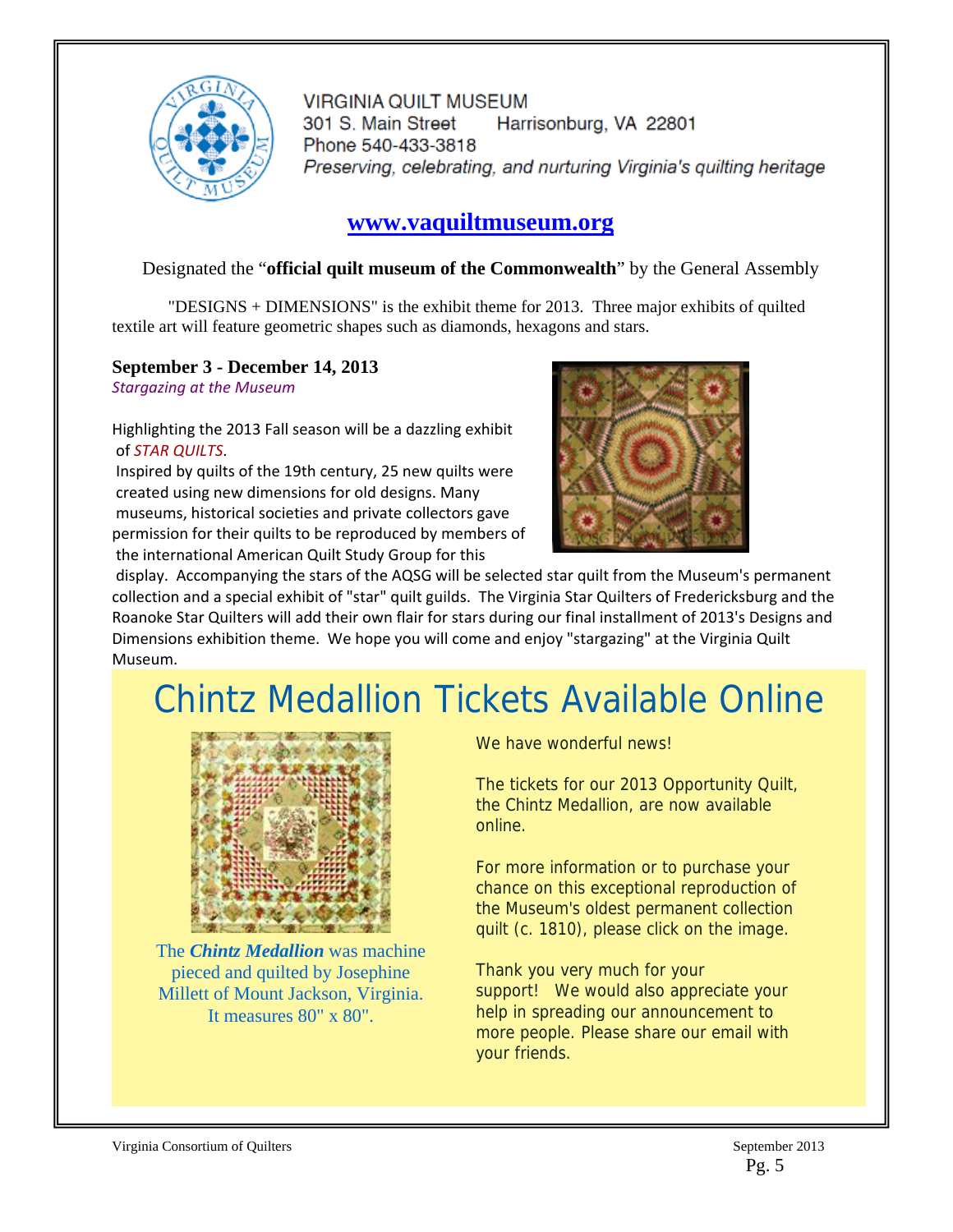### **Virginia Consortium of Quilters 2013 Application for Membership**

|                         | Name: $\qquad \qquad$ Phone: $\qquad \qquad$ Phone: $\qquad \qquad$                                                                                                                                    |                                 |                |
|-------------------------|--------------------------------------------------------------------------------------------------------------------------------------------------------------------------------------------------------|---------------------------------|----------------|
|                         |                                                                                                                                                                                                        |                                 |                |
|                         |                                                                                                                                                                                                        |                                 |                |
| check the box below.)   | Email address: The address of the set of the set of the set of the set of the set of the set of the providing my email address I understand that I will receive the newsletter electronically unless I |                                 |                |
|                         | $( )$ I wish to receive a <i>paper copy</i> of the quarterly newsletter.                                                                                                                               |                                 |                |
| period, yours will not. | Your membership can be paid for multiple years (up to 5 years) with this form. This date will be<br>on your membership card and the mailing label of each newsletter. If dues increase during this     |                                 |                |
|                         | ( ) New Member (Referred by<br>Amt: $\frac{\text{Amt:}\$}{\text{(000000)}\$}$ (Make check payable to "VCQ")                                                                                            |                                 |                |
|                         | ( ) Renewal Amt: $\frac{\text{S}}{\text{($20.00 per year up to five years.)}}$ (make check payable to "VCQ" and include <b>SASE</b> )                                                                  |                                 |                |
|                         | Renewal Members Only: Please enclose with your payment, application and a self-addressed                                                                                                               |                                 |                |
|                         | stamped envelope (SASE) for your membership card.                                                                                                                                                      |                                 |                |
|                         |                                                                                                                                                                                                        |                                 |                |
|                         | I teach and/or lecture about quilting.                                                                                                                                                                 |                                 |                |
|                         | I may be willing to drive others from my area to VCQ meetings. Yes                                                                                                                                     |                                 | N <sub>0</sub> |
| <b>Mail to:</b>         | <b>Betty Blessin, Membership Coordinator</b><br>105 E. Church Street<br><b>Martinsville, VA 24112</b>                                                                                                  |                                 |                |
| For Membership Only:    | Ck. No.<br>MCard Date:                                                                                                                                                                                 | Amt:<br>Exp. Year:<br>Name Tag: | Area: 1988     |

Rev. 1/12/2013

Virginia Consortium of Quilters September 2013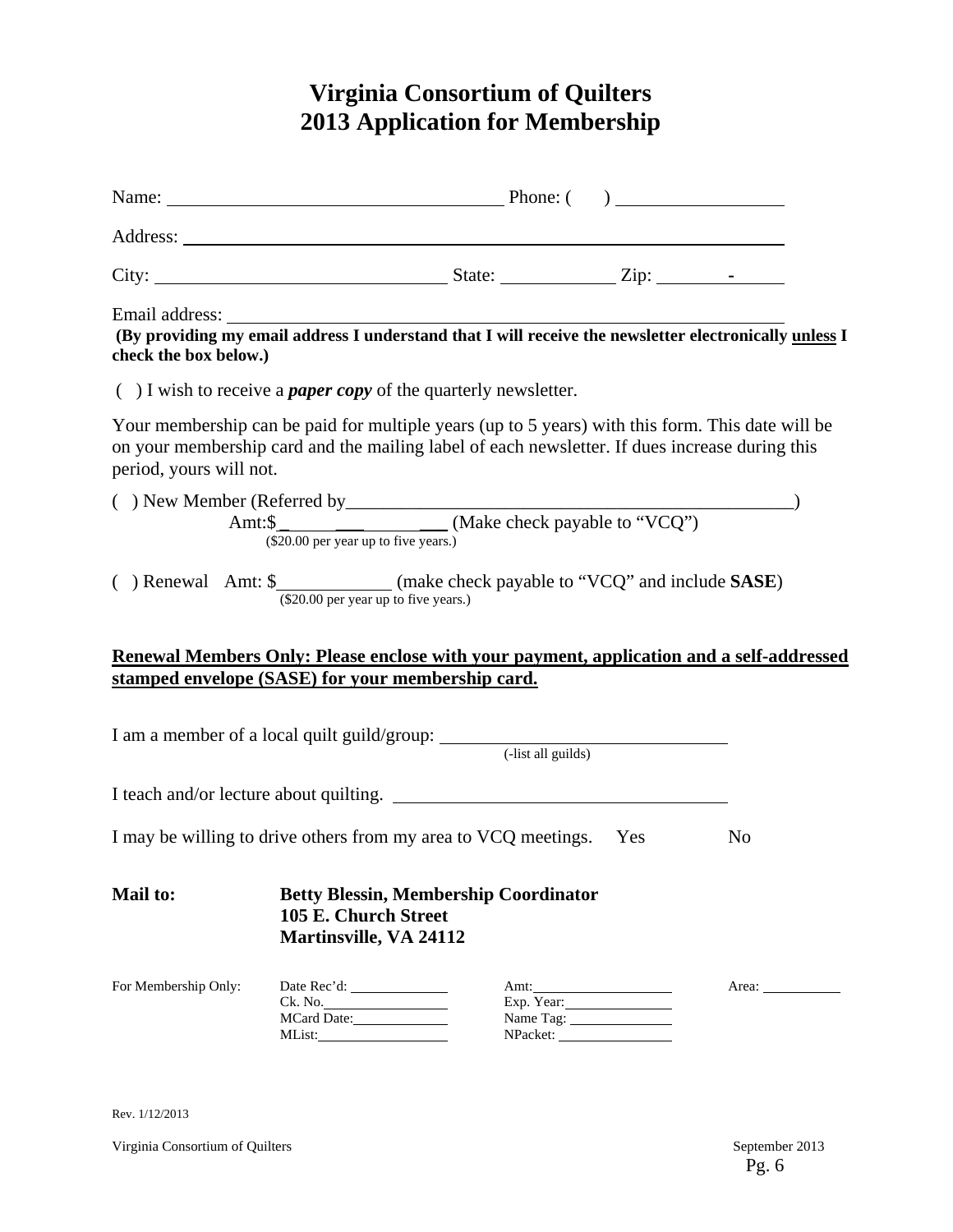#### **Virginia Consortium of Quilters Meeting in Virginia Beach November 9, 2013 - Sponsored by the Tidewater Quilters Guild**

#### **Accommodations, Meals, and Meeting Location**:

Lodging **and** the meeting has been arranged with **the Virginia Beach Resort Hotel and Conference Center**, 2800 Shore Drive (Rt. 60), Virginia Beach, VA 23451. (757) 481-9000. Toll free 1-800-468-2722. The cost is \$99 for a double room. Rooms are **ALL-Suites** with kitchens area, microwaves, refrigerator, living room couch and table and balcony. All lodging rates are subject to VA state sales tax, which is currently 14%, plus an additional city tax of \$1.00. Check in time is 4:00p.m. and check out time is typically 11:00a.m. They have extended that to us to be out by just after lunchtime. Reservations must be cancelled up to 72 hours prior to arrival with no penalty. Make sure to mention VCQ when making your reservation. The deadline for room reservations is Friday, October 25, 2013 to obtain this negotiated group rate. The group rate will be honored for attendees 3 days before and 3 days after our meeting, should you like to take a mini-vacation on the beach. They should be able to accommodate rooms overlooking the blue waters of the Chesapeake Bay.

Please visit their website at www.virginiabeachresort.com.

Breakfast is **NOT** included; however there is a Hotel restaurant – Tradewinds which offers superb dining with a waterfront view for breakfast, lunch and dinner. There is a separate Bay Necessities outlet on the main floor which offers short order sandwiches, bagels, Starbucks coffee and snacks. In addition to their private beach, the beach area provides a number of surrounding restaurants and evening entertainment venues. Don't forget Sarah's Thimble is only a mile away from the hotel.

Our meeting classrooms will be at the conference center, so you will be able to bring your classroom supplies to your room and wheel them to the classes at registration in the morning.

#### **Directions to the Hotel:**

**FROM NORTH (EASTERN SHORE)**, via the Chesapeake Bay Bridge Tunnel, take 1st exit bridge tunnel - Route 60 East (Shore Drive). Follow Shore Drive, eastbound, approximately 3 miles, the Virginia Beach Resort Hotel & Conference Center will be on the left, one block beyond the intersection of Shore Drive and Great Neck Road. End at 2800 Shore Drive.

**FROM WASHINGTON, D.C./NORTHERN VIRGINIA**, take 95 South to 64 East (near Richmond). Follow 64 East across Hampton Roads Bridge Tunnel. Take Exit 282 (Northampton Boulevard) and bear right.

**FROM CHARLOTTESVILLE**, take 64 East past Richmond and follow across the Hampton Roads Bridge Tunnel. Take Exit 282 (Northampton Boulevard) and bear right.

**FROM ROANOKE**, take 81 North to Charlottesville, exit onto 64 East, follow 64 East past Richmond and across the Hampton Roads Bridge Tunnel. Take Exit 282 (Northampton Boulevard) and bear right.

**FROM SUFFOLK AREA,** take 58 East, follow directly onto 64 West (signs for Chesapeake/Virginia Beach). Take Exit 282 (Northampton Boulevard) and bear right.

**ONCE ON NORTHAMPTON BOULEVARD:** Follow approximately 5 miles and take Route 60 East (Shore Drive-last exit before the Chesapeake Bay Bridge Tunnel.) Follow Shore Drive, eastbound, approximately 3 miles, the Virginia Beach Resort Hotel & Conference Center will be on the left, one block beyond the intersection of Shore Drive and Great Neck Road. End at 2800 Shore Drive.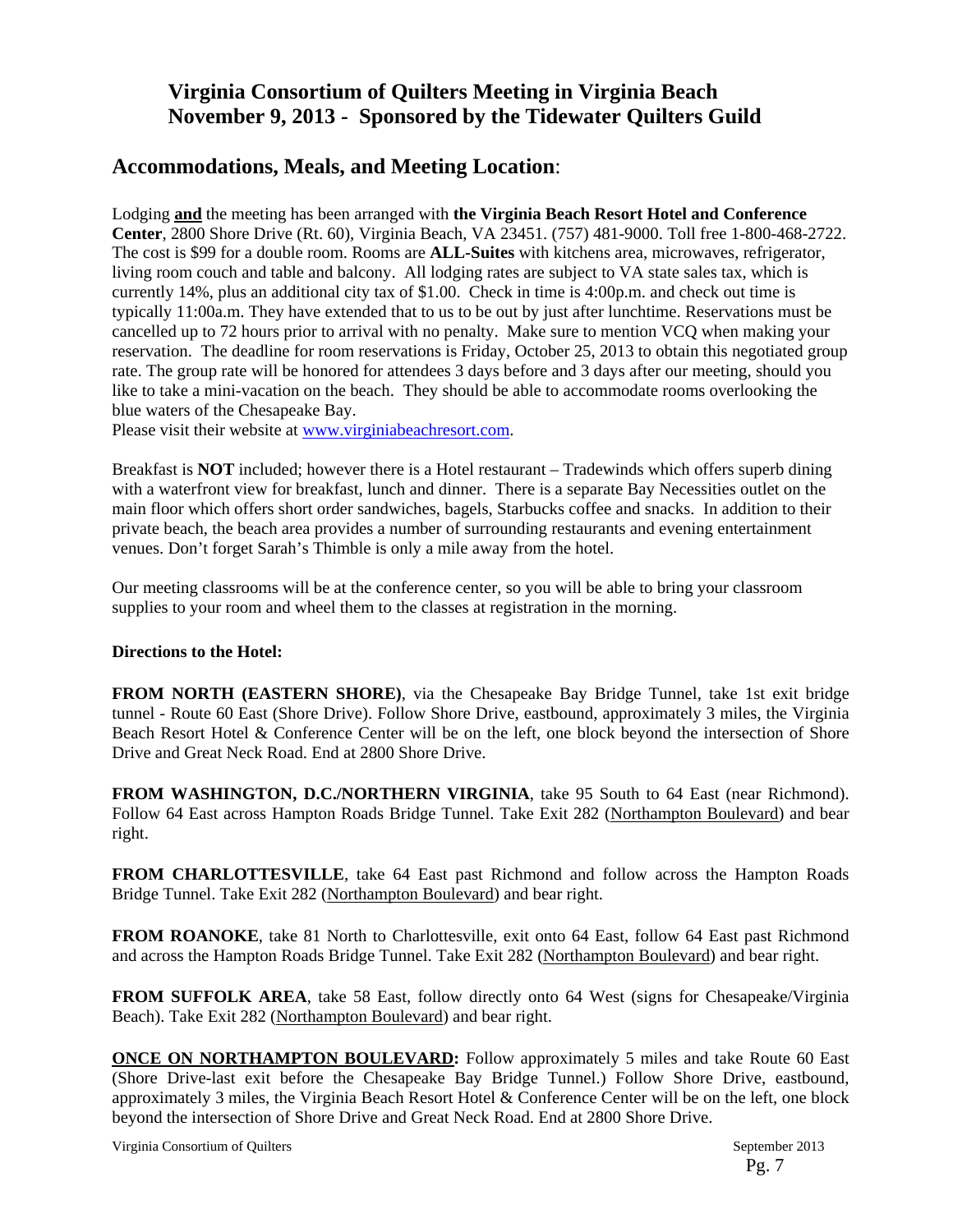#### **Notes from Karan:**

Your registration form and check to VCQ must be **postmarked by Friday, October 25, 2013** (2 weeks prior to event). **Registrations will close after this date without exception. Any**  registrations postmarked after October 25<sup>th</sup>, 2013 will not be accepted and will be returned. Please fill out your registration form completely as this information is very vital to ensure proper confirmation mailing of your postcards.

**You will receive a postcard with your registration confirmation – Bring your postcard!! It is your MEAL TICKET for lunch and door prize drawing.** 

**Any cancellations must be made by Friday, October 25, 2013 to obtain a refund.** 

**Please wear your nametag to the meeting so we can put names and faces together.** 

#### **Friday, November 8, 2013 Schedule: Dinner on your own**

- $\geq 6:00 7:00 \text{pm VCO}$  Board Meeting Conference room on the 8<sup>th</sup> floor of the hotel
- $\geq 7:00-8:00$  pm Celebration 2014 Committee Meeting on the 8<sup>th</sup> floor of the hotel

#### **Saturday, November 9, 2013 Meeting Schedule:**

- 7-8:00 AM Breakfast on your own-see Accommodations page
- $\geq 8:00 8:45$  AM Registration
- $\geq 9:00$  Noon Workshops
- $\triangleright$  Noon 12:45PM Lunch
- $\geq 12:50 1:20$ PM Business meeting
- $\geq 1:30 3:30$ PM Workshops reconvene
- $\geq 3:45 4:15 \text{ PM}$  Show and Tell

# Shops in Hampton Roads Area

Sarah's Thimble is staying open until 8PM on Friday, November  $8<sup>th</sup>$ . This quilt shop is just up the street from where the VCQ meeting is being held.

Sarah's Thimble 2245 W Great Neck Road, Suite 5 Virginia Beach, VA 23451 Ph: 757‐481‐1725; Fax: 757‐481‐1776 e‐mail: sarah@sarahsthimble.com www.sarahsthimble.com

Nancy's Calico Patch 21 Hidenwood Shopping Center Newport News, VA 23606 Ph: 757‐596‐7397 e‐mail: info@ncpquilting.com www.ncpquilting.com

Pg. 8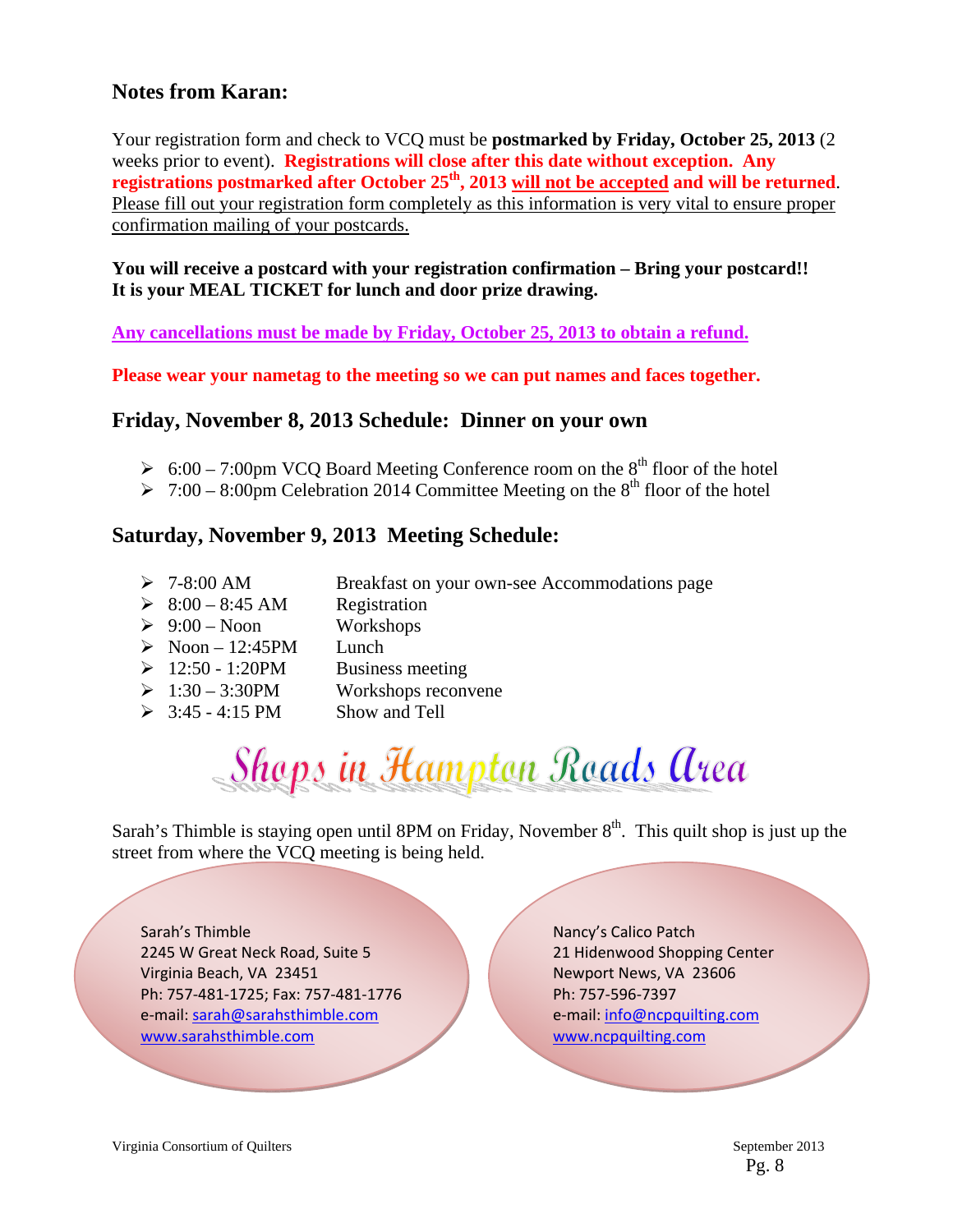Sew E‐Z 4801 Virginia Beach Blvd Va. Beach, VA 23462 Ph: 757‐488‐9449 e-mail: info@sewe-z.com http://www.sewe‐z.com/ A Different Touch 107 S Military Highway, Suite B Chesapeake, VA 23320 **Ph: (757) 366‐8830** e‐mail: info@adifferenttouch.com www.adifferenttouch.com

What's Your Stitch n Stuff, inc. 5350 Kempsriver Drive, #104 Virginia Beach, VA 23464 (757) 523‐2711 e‐mail: wysns@verizon.net www.whatsyourstitchnstuff.com Fabric Hut 2340 E. Little Creek Road, Norfolk, VA 23518 Ph: 1‐877‐4‐FABHUT or 757‐588‐1300 www.fabrichut.com

Quilt With Me 1574 Holland Road Suffolk, VA 23434 Ph: 757‐539‐0009 e-mail: Quiltwithme@verizon.net www.quilt-with-me.com

Pg. 9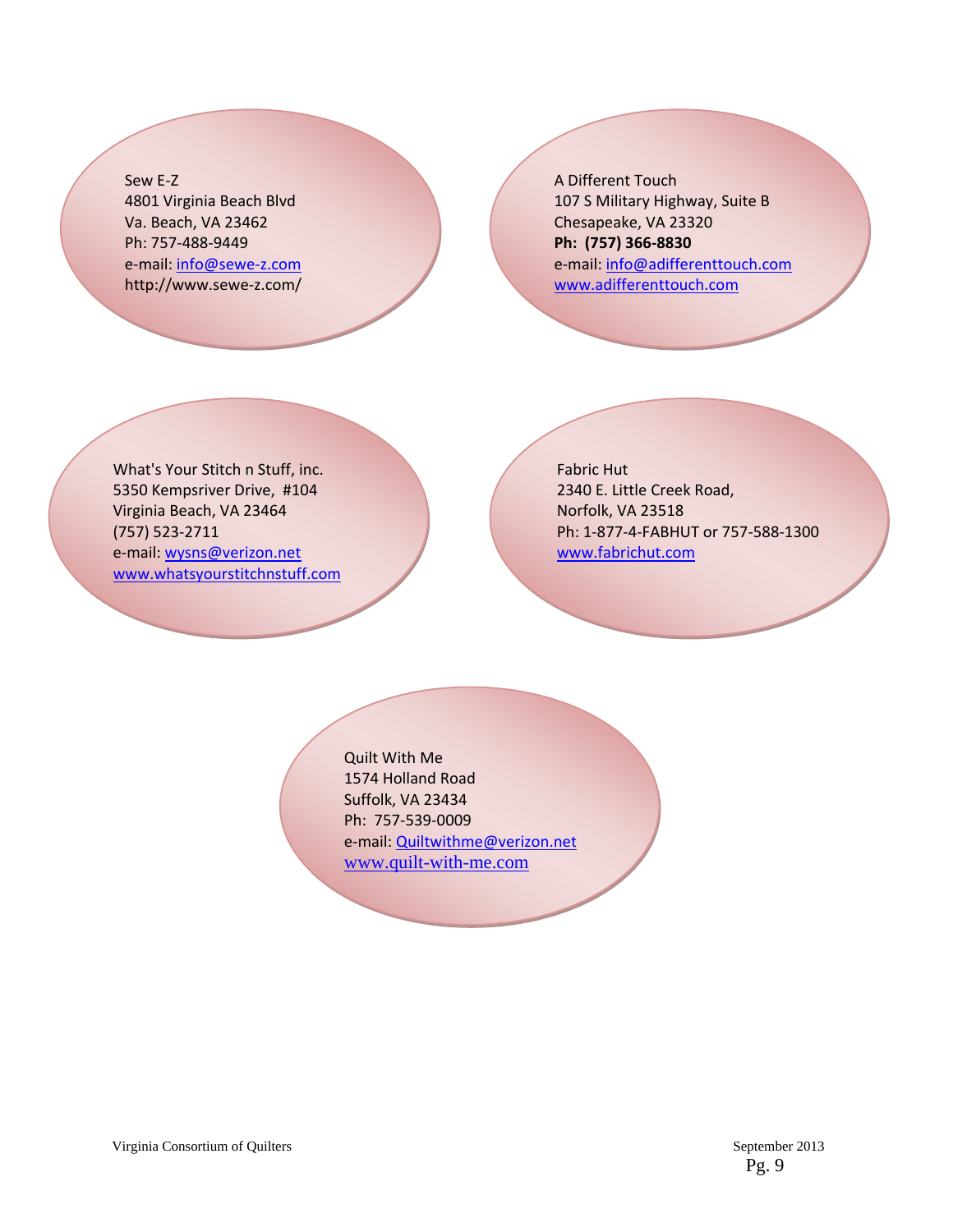#### **Workshops \*\*\*\*\*\*\*\*\*\* Workshops \*\*\*\*\*\*\*\*\*\* Workshops \*\*\*\*\*\*\*\*\*\***

#### **Workshop A: Exploring Paintstik Possibilities with Karen Lee Carter**



#### **Skill Level: All levels**

Learn a variety of techniques for using paintstiks to enhance your fabric creations by adding texture, depth, visual impact and your own personal style. This class is a unique opportunity to experiment and play with a rainbow of paintstiks and a wide selection of materials. Paintstiks will be provided for your use in class. You supply your fabric and Karen will supply the inspiration and fun!

#### **Material & Supply List: Fabric Requirements**: *high quality, 100% cotton, 200 thread count fabric works*

#### *best*

1 yard solid white or beige fabric

1 yard solid black or very dark fabric

Optional: light colored or neutral printed fabric (to be enhanced with paintstiks)

#### **ADVANCE PREPARATION** for workshop:

*ALL FABRIC MUST BE PRE WASHED* in plain detergent (no bleach or softener additives) Do not use softener or dryer sheets. After washing, fabric should be ironed to remove wrinkles (do not use starch or sizing when ironing)

#### **Cutting Instructions:**

Cut white and black pre-washed fabric into 10" x 10" squares

#### **SUPPLIES**:

Paper towels Baby wipes Masking or painters tape Parchment or palette paper Permanent fine tip marker

#### **Optional supplies:**

Bring your own paintstiks & stencil brushes *Wear old clothes and bring an* Grip n Grip mat *apron or workshirt to class* Stencils, templates, rubbing plates Freezer Paper Iron-on stabilizer

*Paintstiks, rubbing plates, templates, stencils & brushes will be available for students' use in class.* 

**About Your Teacher – Karen Lee Carter:** Inspired by a life-long love of fabric and sewing, Karen began joyfully creating quilts in 1997. Although she makes a wide variety of quilts,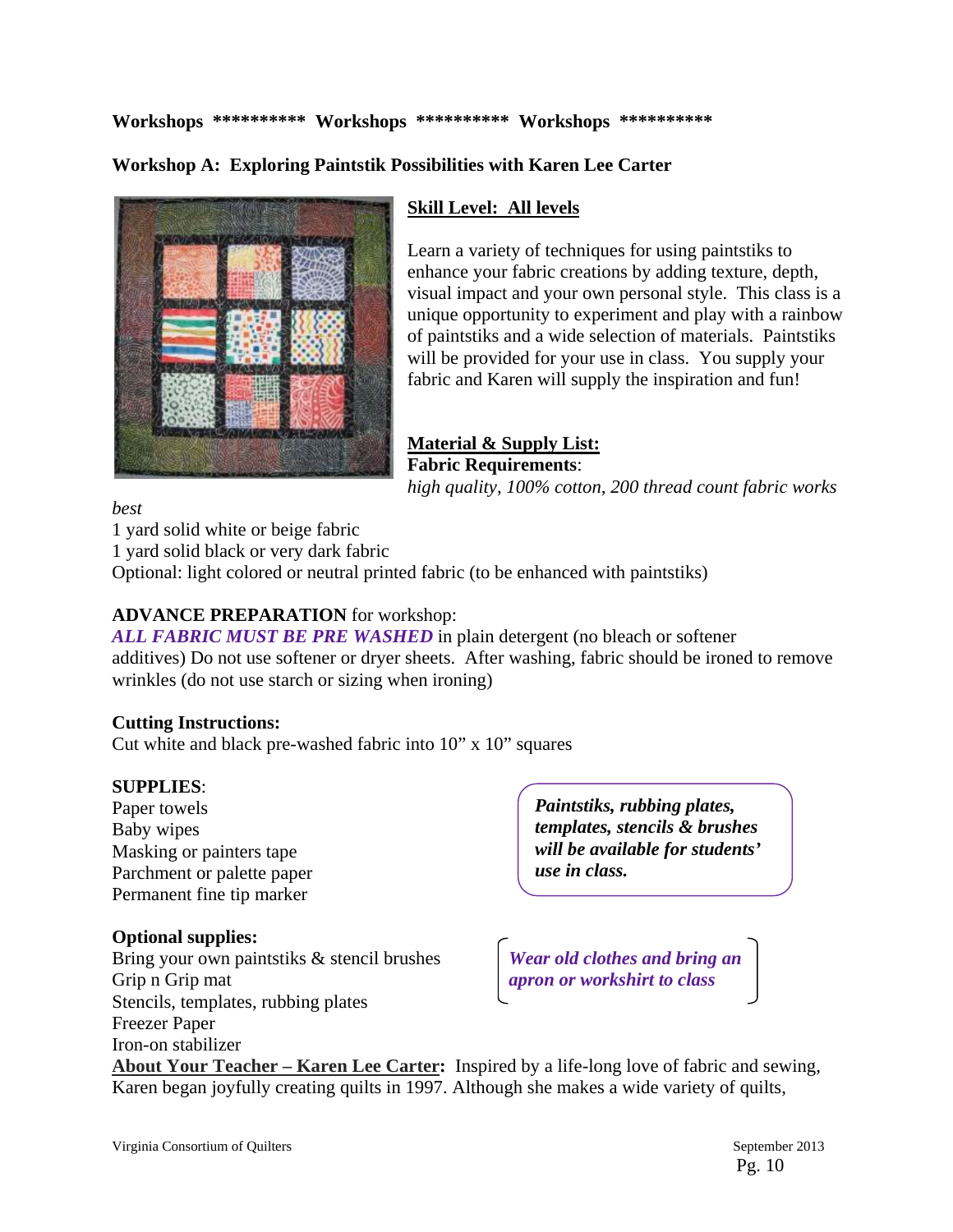Karen's true passion is ignited when creating original art quilts. Karen utilizes a vast array of construction and surface design techniques, often embellishing her quilts with beads, yarns, buttons, ribbons, trims and other small objects that add texture and visual interest. Teaching workshops featuring her techniques, Karen encourages her students to embellish with abandon and add their own personal touch to each project. When teaching and speaking at quilt shops, quilt guilds and quilt shows, Karen's lectures and trunk shows inspire quilters to express their creativity and embrace an artful life. Karen's original art quilts have been exhibited nationally and featured in solo exhibitions. A Chicago native, Karen now resides in Virginia Beach, VA . For more information, and to see more of Karen's work, please visit the website http://www.karenleecarter.com. Visit Karen's facebook fan page http://www.facebook.com/KarenLeeCarterQuilts for the latest information on Karen's classes and to see photos of her students' work.

#### **Workshop B: Just One Unit with Marcia Welsh**

**Skill level:** Beginner/Intermediate

**Machine Workshop:** Experience the versatility of Margaret Miller's AnglePlay templates! Using an AnglePlay template and other easy quilting shapes, you will make a basic unit. By repeating that unit four to eight times and adding squares or rectangles as called for, you will create ONE (your choice) of five small table runners or table toppers. These could all be enlarged by adding more units or boarders.



#### **Materials/Supplies:**

- Sewing machine, power cord, thread, etc. Scissors
- Rotary cutter with sharp blade
- Small (12 x 18) rotary cutting mat or revolving mat
- Ruler to use with rotary cutter--- This could be a 9 or 12 inch square, or a thinner rectangular ruler.
- Tucker Trimmer or square ruler (at least 6 inches) to use to square up your half-square triangles
- Pencil or other marking tool
- Mini iron and pressing surface
- $\bullet$  Pins
- Fabrics: Refer to the chart for the fabric required for your choice of projects. Marcia will have AnglePlay templates for the class to share. No purchase is necessary, but AnglePlay template sets and AngelPlay books will be available for purchase. In most cases, fabric requirements do NOT include binding fabric. You can substitute scraps (at least 4 x 8 inches) of equal value instead of using all one FQ in some instances.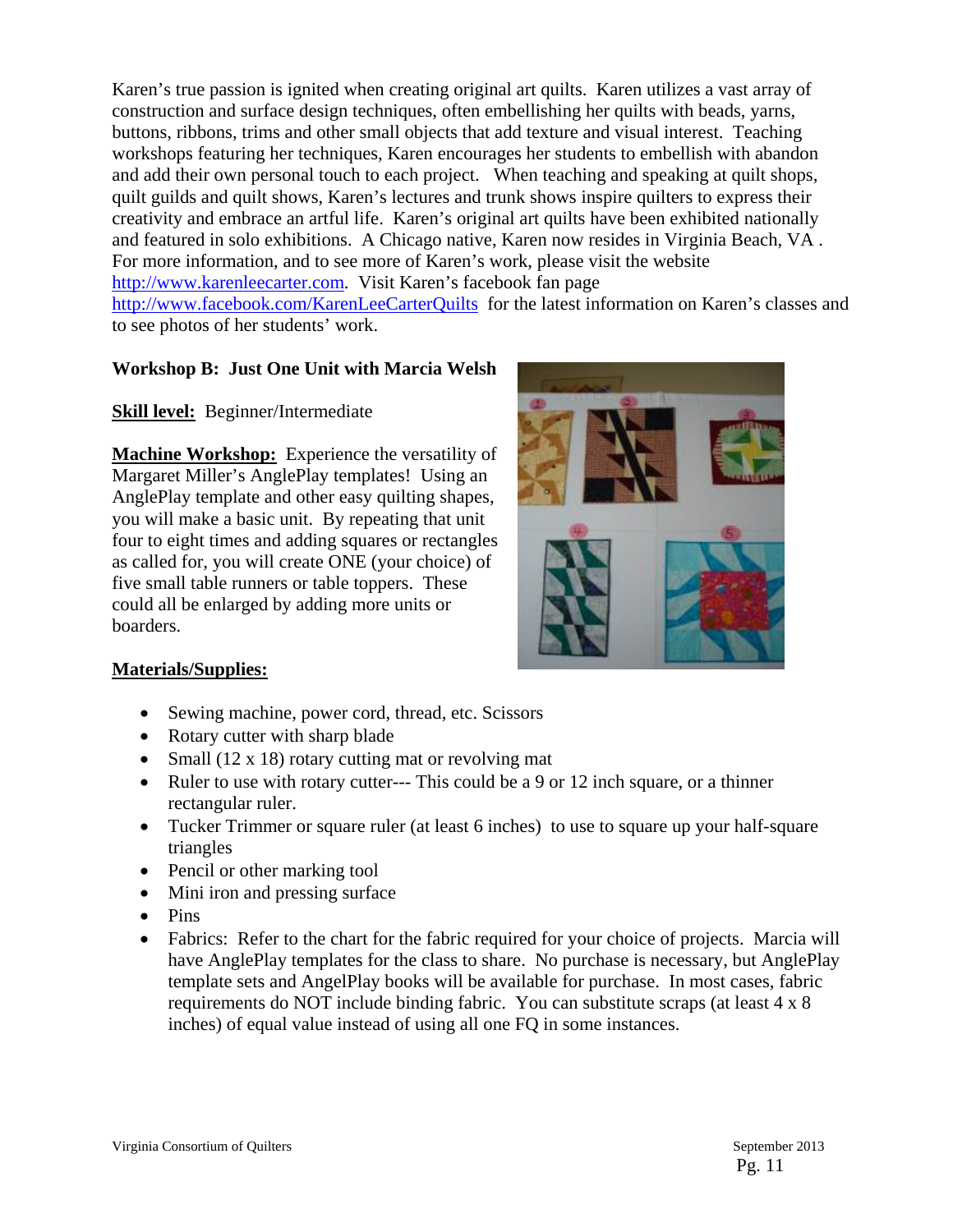|                     | <b>Finished</b> |                                                             |                 |                                          |                                                                    |
|---------------------|-----------------|-------------------------------------------------------------|-----------------|------------------------------------------|--------------------------------------------------------------------|
| Project             | size            | Light                                                       | <b>Medium</b>   | <b>Dark</b>                              | <b>Other Notes</b>                                                 |
| 1. Butterscotch     |                 |                                                             |                 |                                          |                                                                    |
| Twist               | 12 x 24         | 1 FQ                                                        | 1 FQ            | 1 FQ                                     | Can add buttons                                                    |
| 2. Patriot's Way    | 18 x 24         | 1 FQ                                                        | $1 YD^*$        | $\overline{2}$<br>different<br>FQ        | *includes binding                                                  |
| 3. Peppermint Star  | 16 x 16         | $2 - 4 \times 8$<br>(light)<br>$2 - 4 \times 8$<br>(yellow) | 1 FQ<br>(green) | $2 - 5"$<br>squares<br>(darker<br>green) | Border: Stripe - 1 FQ<br>Dark Red - 1 FQ                           |
| 4. Clouds and Pines | 12 x 24         | 1 FQ                                                        | 1 FQ            | 1 FQ                                     | Could use 2 different<br>FQ of medium or 2<br>different FQ of dark |
| 5. Celebration      | 24 x 24         | $1/2$ YD                                                    | 1 FQ            | 1 FQ                                     | Need 12 1/2" square<br>of focus fabric for<br>center               |

**About Your Teacher – Marcia Welsh:** Marcia has been sewing since high school. While she had an early interest in quilting, it was not until the mid-nineties that she started really exploring this wonderful art. She has greatly enjoyed learning and using many different techniques, but after taking an AnglePlay workshop with Margaret Miller, Marcia became fascinated with the endless design possibilities achievable using AnglePlay templates. She went on to become a Certified Margaret Miller AnglePlay instructor, and she loves to share the excitement of these templates with others. Marcia is a member of the Suffolk Quilters Guild and VCQ.

#### **Workshop C: Introduction to Wool Appliqué with Abby Geddes**

#### **Skill level:** Beginner

**Hand Workshop:** This workshop will instruct you in the basic techniques for wool appliqué while making a useful holder for all your stitching needs. We will be working with a fusible product, felted wool and perle cotton thread. All elements are constructed by hand and I hope many will be able to complete the project the day of the workshop.



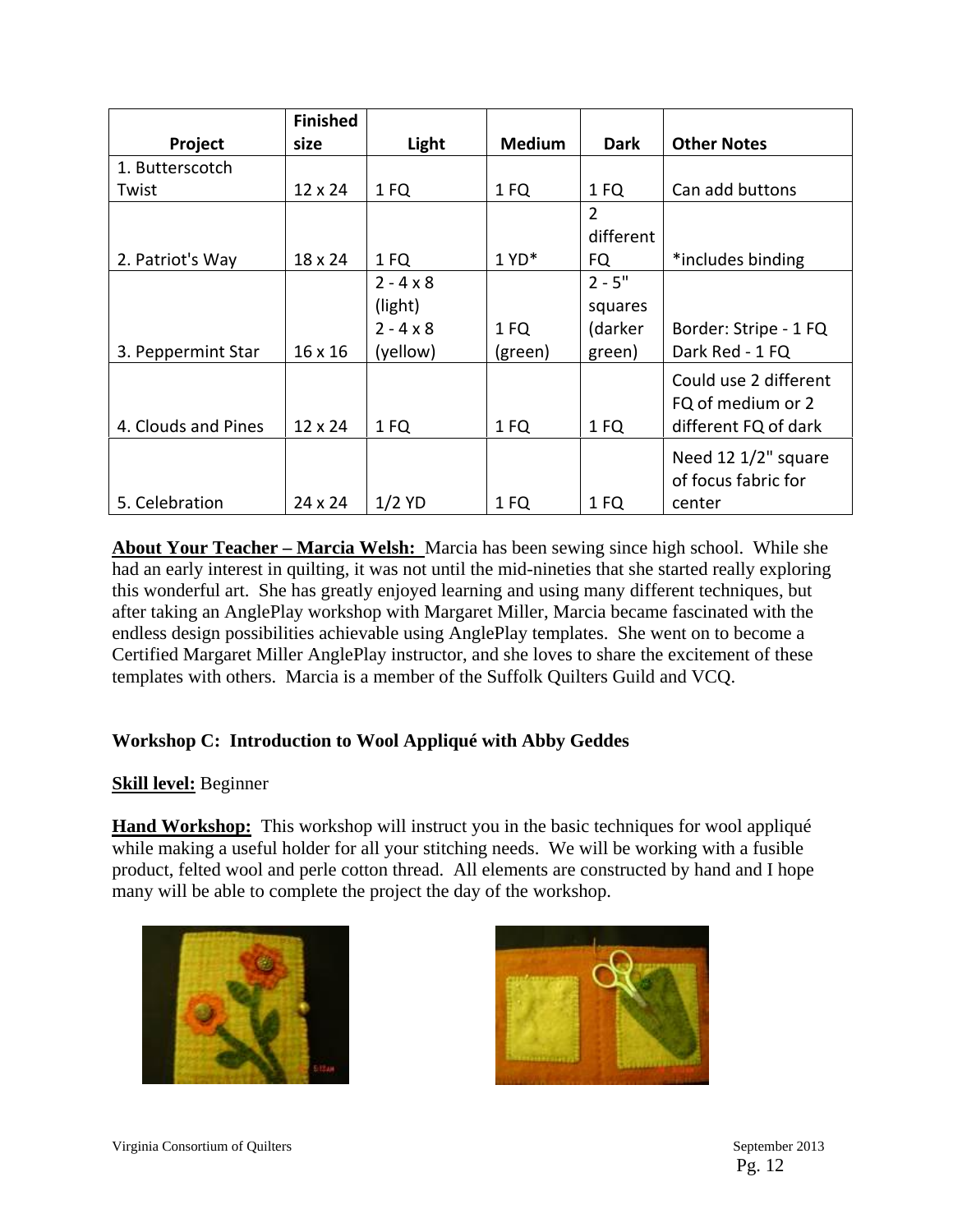#### **Materials & Supply List:**

Your Kit will be provided from your instructor at a cost of \$25.00 This will include all materials necessary to complete the Sewing Kit, including all fabric, fusible, thread, needles, pins, and embroidery scissors. An assortment of buttons will be available, but if you have special ones you would like to use the size recommended is anywhere from ½" to 1".

\*\*\*Please bring a pair of very sharp scissors for cutting paper and wool.\*\*\*

#### **Full Supply List (only if not purchasing kit from instructor:)**

**Wool**: felted wool, meaning woven wool that is washed in hot water, cold rinsed and dried in hot drier.

- 2 complimentary pieces for inside and outside Green for stems and leaves measuring 6" x  $10"$
- 6" square of green for stems and leaves
- 2 3 squares of other colors for flowers and centers measuring  $4"$  5" each

**Wool Felt**: a non-woven product usually a small percentage of wool and the rest is rayon

- 6" x 9" piece for pin cushion and pocket
- $\bullet$  4" x 5" piece for scissor holder

**Thread:** Valdani Pearl Cotton #12 was used for the sample. DMC Pearl Cotton #8 would also work or 2-3 strands DMC or other embroidery floss.

**Needles:** Chenille #24

**Buttons:** 4 buttons (2 should be about  $\frac{1}{2}$ , 2 can be any size from  $\frac{1}{2}$ , -1")

#### **Other supplies:**

Fusible for the flowers: Heat 'n Bond Lite or instructor will have pieces of Steam a Seam 2 Lite available.

**About Your Teacher – Abby Geddes:** Abby has been doing handwork, starting with buttons, cross-stitch and embroidery since age 8 and have been quilting since 1977. She has continued to enjoy many types of handwork and began working with wool about 10 years ago. What started with a small penny rug done in felt has progressed from very small gift projects to wall hangings and bed-sized quilts. She began teaching wool appliqué about 5 years ago and taught wallhangings, needle kits, and wool snap bags for carrying projects. Her personal note to students is "to anyone wanting to take the workshop – love of wool appliqué is *highly* contagious and addictive.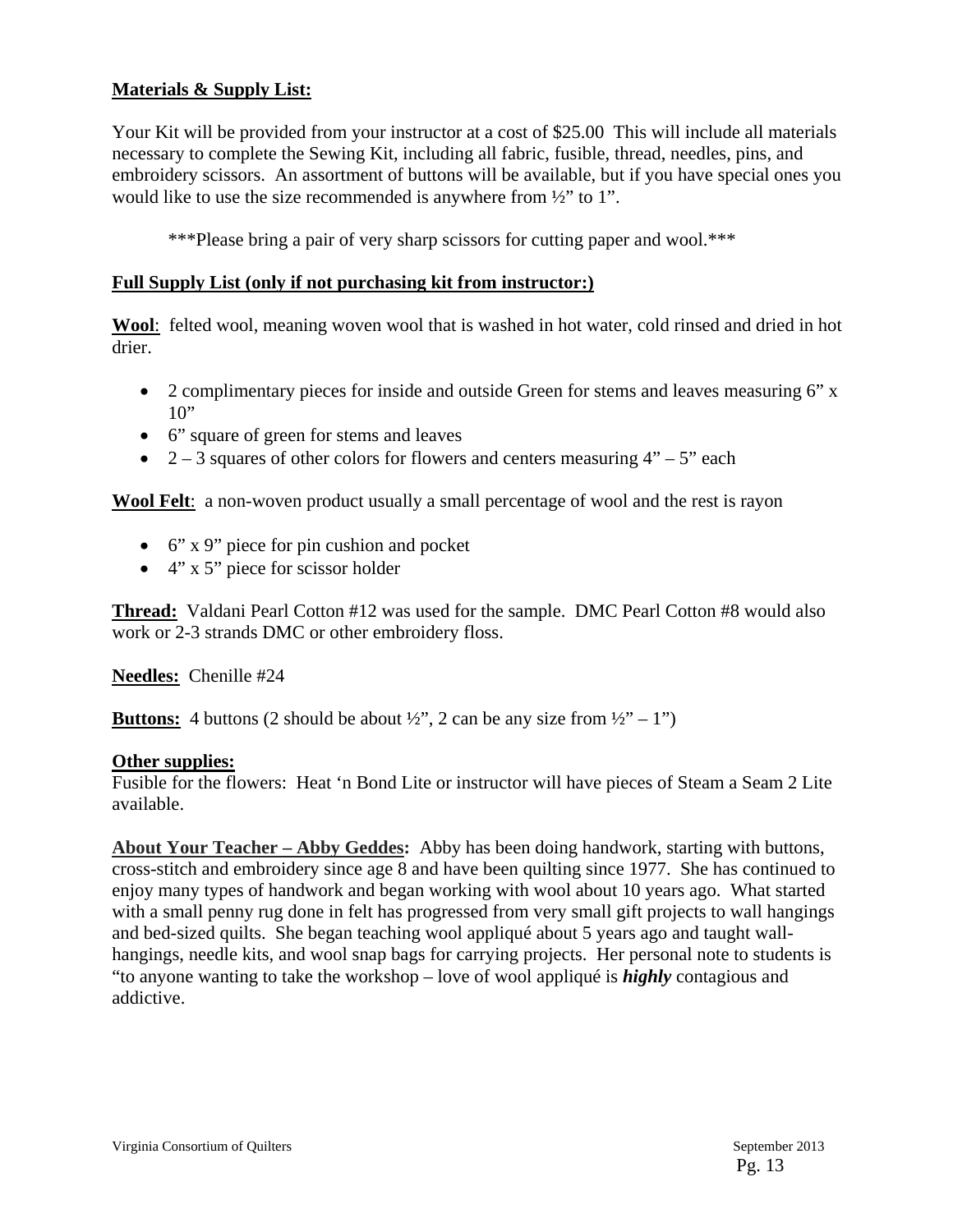#### **Workshop D: 10-Minute Blocks for Quicker Quilts with Tambrey Zang**

#### **Skill level: All levels**

**Machine workshop:** ‐ This simple block combines a folding technique and just **three** seams -- depending on the size blocks you choose, you can finish a table runner, a baby quilt or a lap-sized throw in a few hours. The finished block will have a diamond center, similar to a Cathedral Window, which can be the focus fabric for your quilt.



**Fabric Requirements:** Throw Size Quilt (48 x 67)

You may use a Layer Cake collection of pre-cut 10"

squares to get 30 assorted prints (8 light, 8 medium, 8 dark and 6 very dark prints) for the center blocks.

This quilt uses 10" squares to make 6 finished blocks that measure 19  $\frac{1}{2}$ " x 19  $\frac{1}{2}$ "

| Fabric A         | <b>Light Print</b>                                                            | $5/8$ yard           | Light Block A          |
|------------------|-------------------------------------------------------------------------------|----------------------|------------------------|
| Fabric B         | <b>Medium Print</b>                                                           | $5/8$ yard           | Medium Block A         |
| Fabric C         | Dark Print                                                                    | $5/8$ yard           | Dark Block A           |
| Fabric D         | Very Dark Print                                                               | $7/8$ yard           | Centers and Border #1  |
| Fabric E         | Medium Large Print                                                            | $1\frac{3}{4}$ yards | Boarder #2 and Binding |
| Border #1<br>Cut | Cut (2) $1\frac{1}{2}$ x 57 $\frac{1}{2}$ strips<br>$(2)$ 1 ½" x 40 ½" strips |                      |                        |
| Border #2        | $(2)$ 4 ½" x 59 ½" strips<br>Cut                                              |                      |                        |
|                  | $(2)$ 4 ½" x 48 ½" strips<br>Cut                                              |                      |                        |

NOTE: A smaller baby quilt (28" x 37") can be made using 5" charm squares. However, you will only need ¼ yard for the block centers and Border #1 and  $2/3$  yard for Border #2 and binding.

#### **Materials & Supplies:**

For each block you will need 4 corner blocks and 1 center square of the same size. This is a great project for charm packs or layer cakes, but any size square will work as long as all 5 blocks used in each square are the same size.

- Rotary Cutter and Ruler unless you precut your fabric
- Thread and prewound bobbins
- Sewing machine in working order, already threaded
- Pins
- Sewing Scissors

Virginia Consortium of Quilters **September 2013** September 2013 **About Your Teacher – Tambrey Zang:** Tambrey returned to Tidewater ten years ago from the Washington, D.C. area. She has always been a knitter and cross-stitcher and began quilting about seven years ago. Her great-grandmother was a dressmaker in Smithfield so needlecraft kind of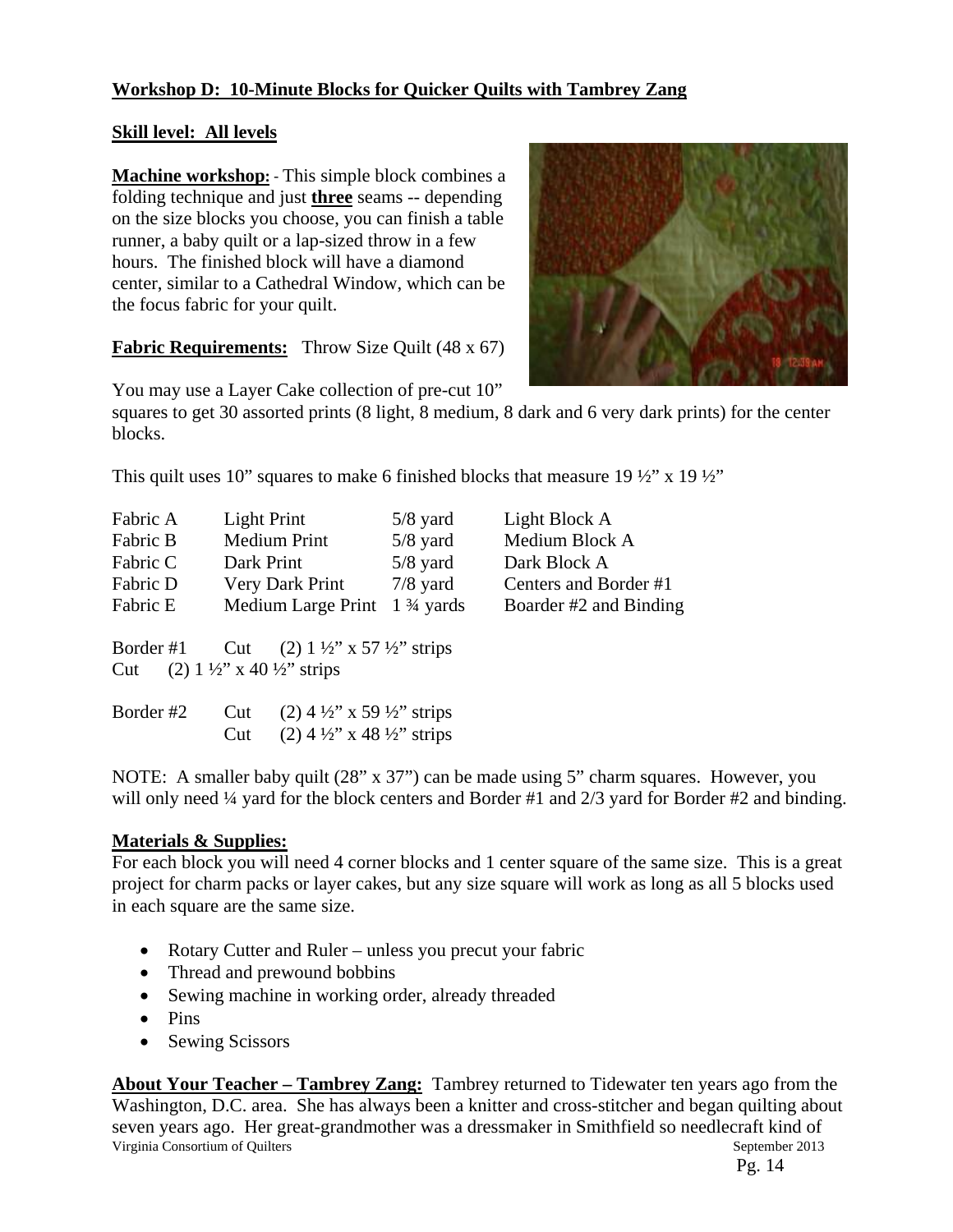runs in her family. She enjoys using bold colors and batiks in her quilts, but this pattern is so versatile it works with virtually any fabric combination.

#### **Workshop E: Miniature Mystery Quilt with Ann Hennett**



**Skill level:** Intermediate

**Machine Workshop:** This very "charm"ing 10  $\frac{1}{2}$ " miniature quilt uses only 6 Charm squares (approx 6" square) and  $2 FQs$  – and you won't even use all of it. This is a great way to see if you like a particular design without much fabric (\$\$) investment. Plus doing a miniature helps fine tune your sewing skills since there isn't as much "owtch & skowtch" to work with like a full size quilt gives us, and a chance to make sure your  $\frac{1}{4}$  seam allowances are consistent. Miniatures lend themselves to precise piecing. One thing to keep in

mind when picking your fabrics for a miniature, large prints don't usually work well so try to pick fabrics that are tone on tone or small motifs. This is an adaptation of a full size mystery from Merry Mayhem's collection. I hope you have as much fun with this as I have!

**About Your Teacher – Ann Hennett:** Ann has been quilting for more than 20 yrs. She has enjoyed all kinds of quilting from Appliqué to Zigzag stitches in Crazy Quilts, from handwork to machine piecing, from minis to king size quilts. She loves learning new techniques. She is active in an online HGTV group and has taught a number of classes.

#### **Materials/Supply list:**

- Sewing machine in good working order
- Neutral thread
- Small cutting mat & rotary cutter
- $\bullet$  6" x 12" ruler
- Standard sewing supplies (SSS)

#### **Fabric Requirements:**

- A. Light Background FQ
- B. Yellow Charm Square
- C. Bright Charm Square need 2 colors
- D. Medium Green Charm Square
- E. Med/Dark Charm Square
- F. Floral FQ
- G. Coordinate to  $(F) 1$  Charm Square

Note: You may want to wait until quilt center is completed before you choose your border/binding fabric, if you even want a border. You may want 2 borders, do something out of the box – have fun!

FQ for Border

FQ for Binding

**There are 5 steps to the mystery. The first step is printed below to get you started. Each step will be handed out as you complete a step.**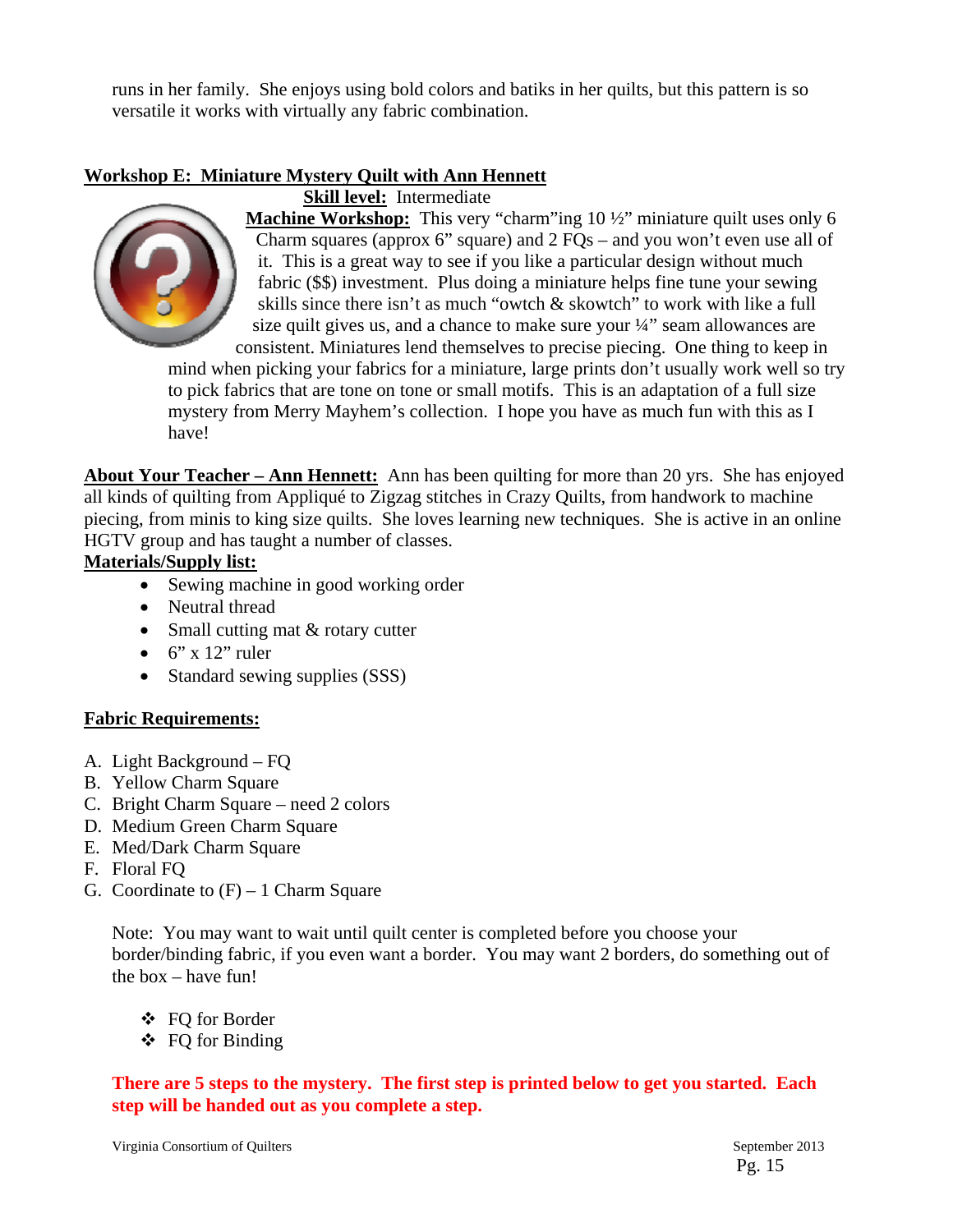| Part 1                               |                                                                            |                                                                                                                   |
|--------------------------------------|----------------------------------------------------------------------------|-------------------------------------------------------------------------------------------------------------------|
| <b>Fabric requirements</b>           | <b>Cutting instructions</b><br>if using yardage                            | <b>Cut from Charm/FOs</b><br>and your final fabric cuts                                                           |
| $A$ – light background               | cut $2 - 5/8$ " x 9" strip<br>$Cut 3 - 1"$ x WOF<br>Plus $6 - 1$ " squares | - leave uncut<br>$18 - 1$ " x $2 \frac{1}{2}$ "<br>$18 - 1$ " squares<br>$36 - 1$ " x $1\frac{1}{2}$ " rectangles |
| $B - Y$ ellow                        | cut $1$ " x 9" strip                                                       | $9 - 1$ " squares                                                                                                 |
| $C - Briggs$<br>(2 different colors) | cut $1$ " x $20$ " strip                                                   | $20 - 1$ " squares                                                                                                |
| $D - Med$ Green                      | cut $\frac{3}{4}$ " x 9" strip                                             | <u>- leave uncut</u>                                                                                              |
|                                      | cut $1$ " x $18$ " strip                                                   | $18 - 1$ " squares                                                                                                |
| $E - Med/Dark$                       | cut $1" \times 18"$ strip                                                  | $9 - 1$ " x 2 ½" rectangles                                                                                       |
| $F$ – Floral                         | cut $2 - 1$ " x WOF                                                        | $4 - 1$ " squares<br>$24 - 1$ " x 3" rectangles                                                                   |
| G - Floral Coordinate                | cut $1" \times 16"$ strip                                                  | $16 - 1$ " squares                                                                                                |

Recommend that you label your background pieces since the dimensions are so very close to each other.

#### **Workshop F: Come Quilt With Me.**

Bring your own project, hand or machine, sit and quilt with other members and experience some good fellowship while you're at it.

#### **\*\*\*\*\*\*\*\*\*\*\*\*\*\*\*\*\*\*\*\*\*\*\*\***

**VCQ will be scheduling meetings all over the state. If your guild would like to sponsor a meeting contact one of the Board members. If you know of a quilting teacher we would be interested in, please contact Karan Fisher, Programs Chair at karanfisher@cox.net, or 757-761-1173**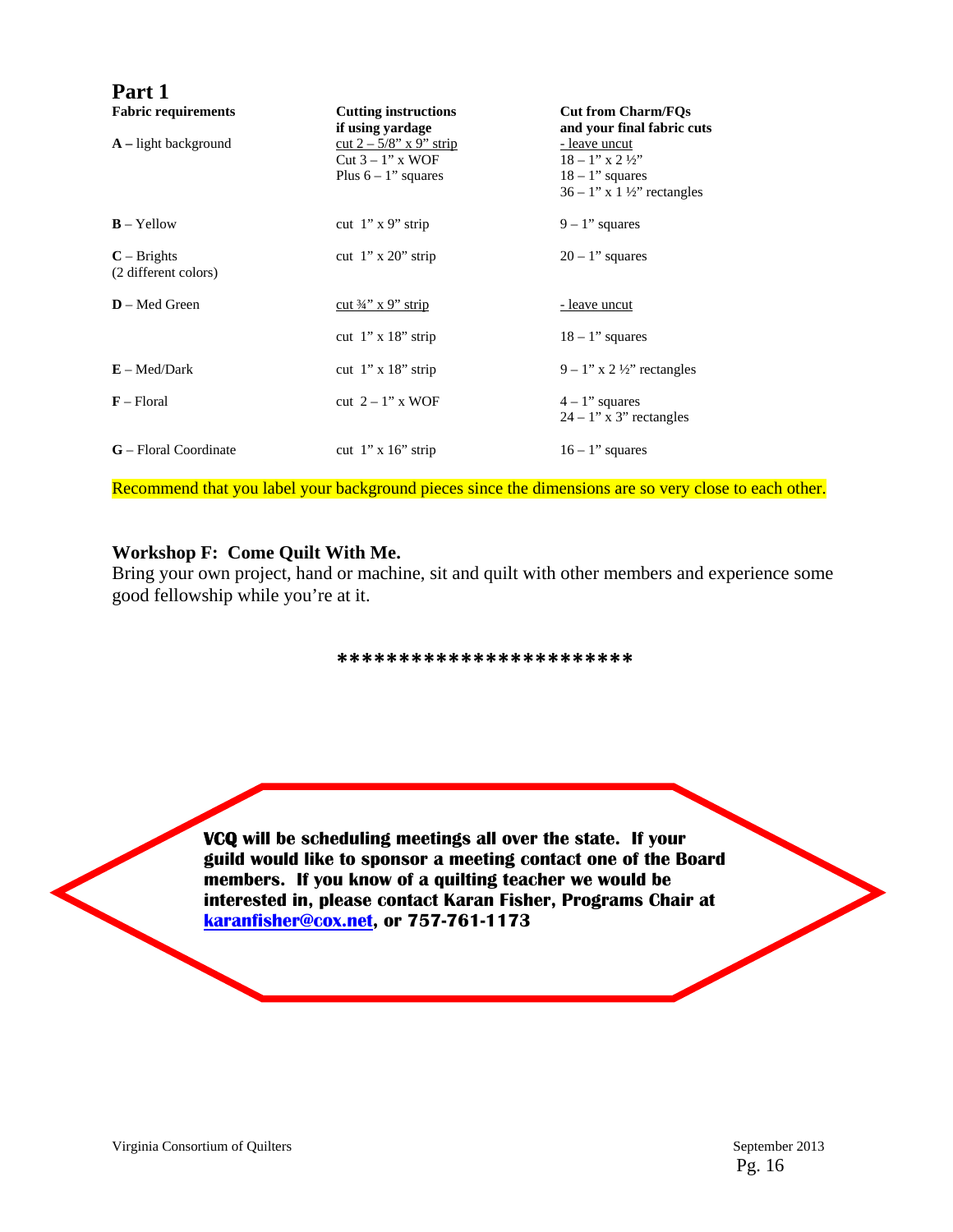#### **MEMBERSHIP REPORT**

#### **VCQ MEMBERS**

WOW! What a year for welcoming new members to VCQ. Through September 16th we have welcomed 59 new members and now have a total membership of 267. Just think, that's 267 minds sharing the joy, passion and knowledge of quilting with each other. That's priceless!

#### **THE 2013 RECRUIT A NEW MEMBER INCENTIVE**

The "Recruit a New Member" ran through August 8th. VCQ members who referred a new member this year received a chance (1 chance for each member recruited)to win a Quilter's Basket full of quilting goodies ranging from fabric to quilting notions to patterns and anything else that may appeal to quilters. There were 13 members who recruited 1 or more members. The drawing was held during our August  $10<sup>th</sup>$  business meeting in Blackstone and Betty Lee Stickler was the winner of the Quilter's Basket. Thanks to everyone for their recruiting efforts.

But wait. The new member referrals are still coming in so the new member incentive continues! Recruit a new member and earn a chance to win another Quilter's Basket. Just make sure the member you recruit puts on their membership form your name in the recruited by space. The drawing of the basket winner will be held at our November 9<sup>th</sup> meeting in Virginia Beach. Happy Recruiting!

## *Celebration 2014 Quilting……..It's Timeless*  **April 24th – 27th 2014**  Smith Mountain Lake, VA

#### **TREASURER'S REPORT AS OF August 19, 2013**

Money Market: \$10,370.19 Checking Account: \$32,491.20

Virginia Consortium of Quilters September 2013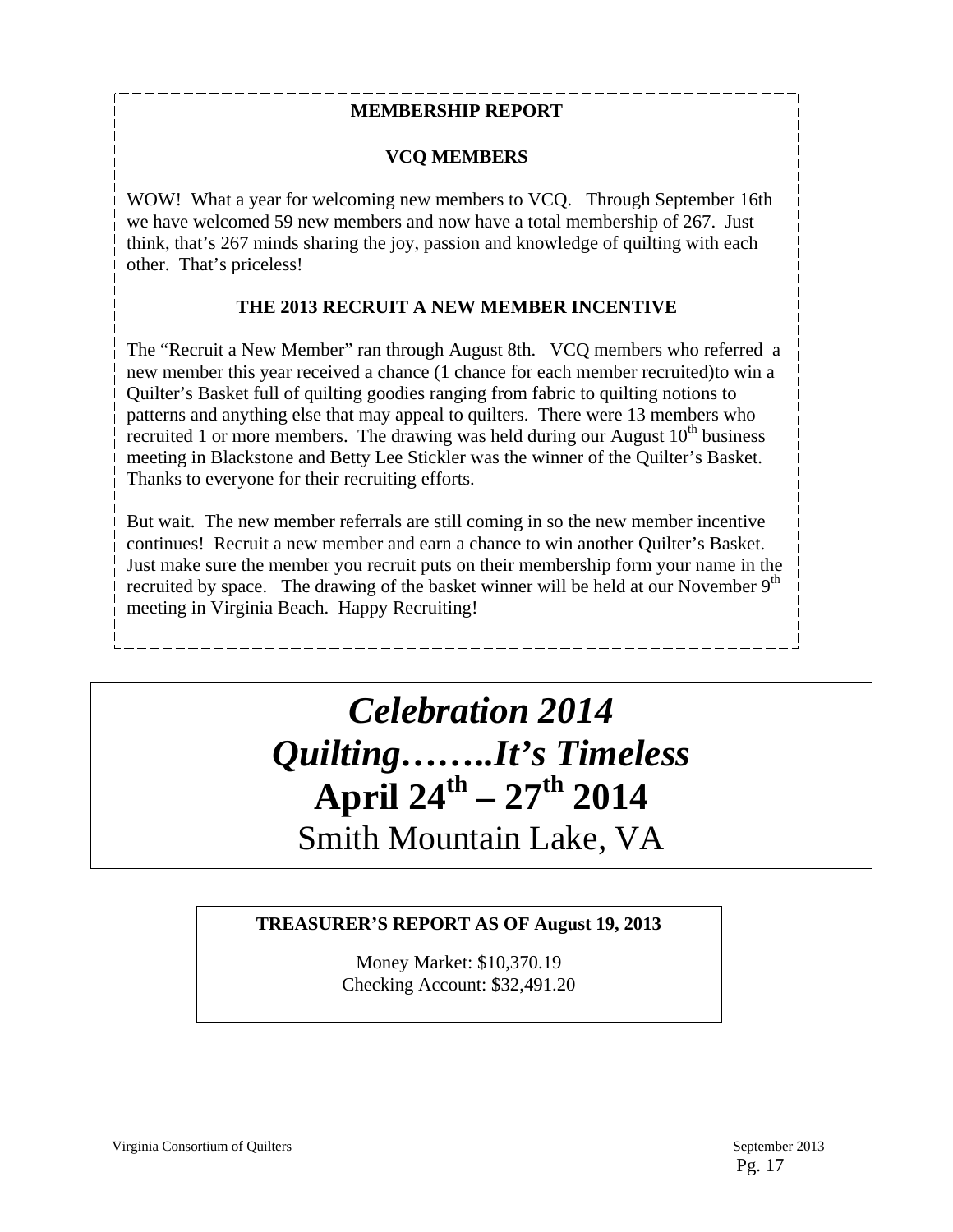## **ADVERTISEMENTS**

#### **If These Threads Could Talk**

**Custom Machine Embroidered Quilt Labels**

#### **By Jackie O'Brien, the Quilt Ninja**

You can purchase a basic machine embroidered quilt label for as little as \$5 (plus shipping). I charge 50 cents for 1000 stitches. All the work

is done on the computer so you have final approval and know what it will cost. You can choose text only or you can trick it out as much as you want. I have 141 fonts to choose from. You can see examples of labels and fonts on at www.ifthesethreadscouldtalk.com plus links to embroidery design websites. It all starts with an email to me at sewjackie@live.com or directly from my Etsy shop at www.etsy.com/shop/ifthreadscouldtalk . You pay for the label on Etsy via PayPal or credit card.

## PG Fiber2Art

Susan Price and Elizabeth Gibson **Original Design Thermofax Screens Custom Screens from your designs** Etsy Shop: http://www.etsy.com/shop/PGFiber2Art Email: PGFiber2Art@gmail.com Original design thermofax screens for use on fabric, paper, or other surface design. Use with screen printing inks or textile paints.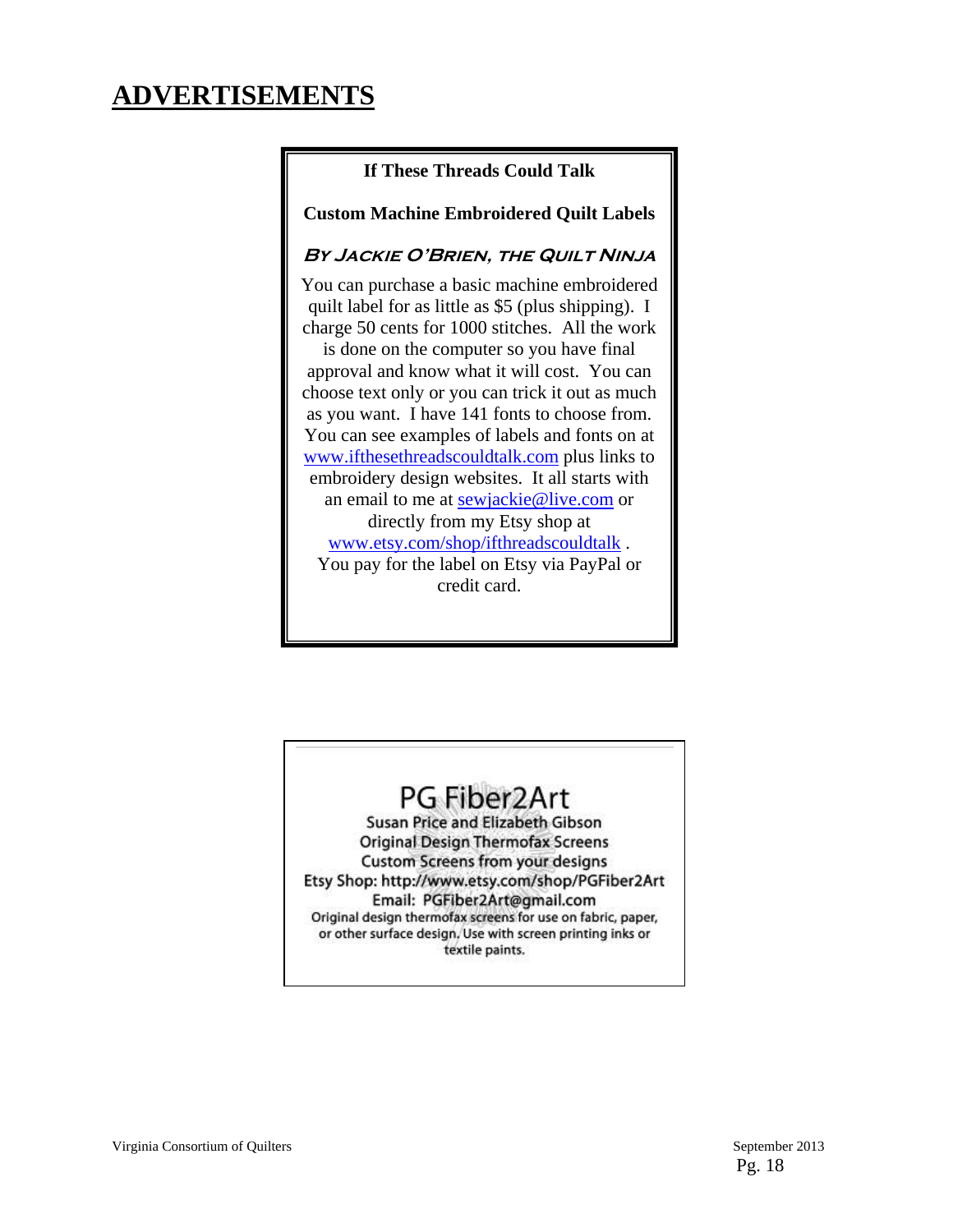#### **VCQ WORKSHOP REGISTRATION FORM**

**Registration form deadline**: **October 25, 2013**. **Registrations will close after this date**  without exception. Any registrations postmarked after October 25<sup>th</sup>, 2013 will not be **accepted and will be returned**.

| Name    |       | Member | $\sqrt{N}$ Non-Member |
|---------|-------|--------|-----------------------|
| Address |       |        |                       |
|         | City  | State  | Zip                   |
| Phone   | Email |        |                       |

Choice of Workshop (includes lunch). Circle letters and indicate choice on line.

Workshop A: Exploring Paintstik Possibilities with Karen Lee Carter

Workshop B: Just One Unit with Marcia Welsh

Workshop C: Introduction to Wool Appliqué with Abby Geddes

- Workshop D: 10-Minute Blocks for Quicker Quilts with Tambrey Zang
- Workshop E: Miniature Mystery Quilt with Ann Hennett
- Workshop F: Come Quilt with Me (CQWM)

1st choice\_\_\_\_\_\_\_\_\_\_\_\_\_\_\_\_ 2nd choice\_\_\_\_\_\_\_\_\_\_\_\_\_\_\_\_3rd choice\_\_\_\_\_\_\_\_\_\_\_\_\_\_\_\_\_

| Cost                                  |                 |
|---------------------------------------|-----------------|
| Member, Workshop A, B, C, D, or E     | \$30.00         |
| Member CQWM Workshop F                | \$25.00         |
| Non-member, Workshop A, B, C, D, or E | \$40.00         |
| Non-member CQWM Workshop F            | \$35.00         |
| **Host Guild Non VCQ committee member | \$10 lunch only |

\*\* A host guild non-VCQ committee member may register as a guest only for \$10 to include lunch and the business meeting. A non-VCQ visitor may attend any business meeting only and **both** must pre-register in order to have an accurate count for lunch.

Amount enclosed: \$\_\_\_\_\_\_\_\_\_\_\_\_ Pattern or supply fee, if any, is paid to teacher at time of workshop.

Are you willing to be a teacher's helper? Yes No

Are you bringing a sewing machine to Come Quilt with Me? Yes No

Were you referred or invited by a VCO member? Yes No If so, please write in their name

Special lunch requirements: Box lunches with a sandwich will be provided Vegetarian\_\_\_ Gluten-free\_\_\_ Allergic to \_\_\_\_\_\_\_\_\_\_\_\_\_\_\_\_\_\_\_\_\_\_\_\_\_\_\_

Send workshop registration form and your check **payable to VCQ** to **Karan Fisher, 1213 Rittman Road, Virginia Beach, VA 23464**  Questions? Contact Karan Fisher @ 757-761-1173 or karanfisher@cox.net